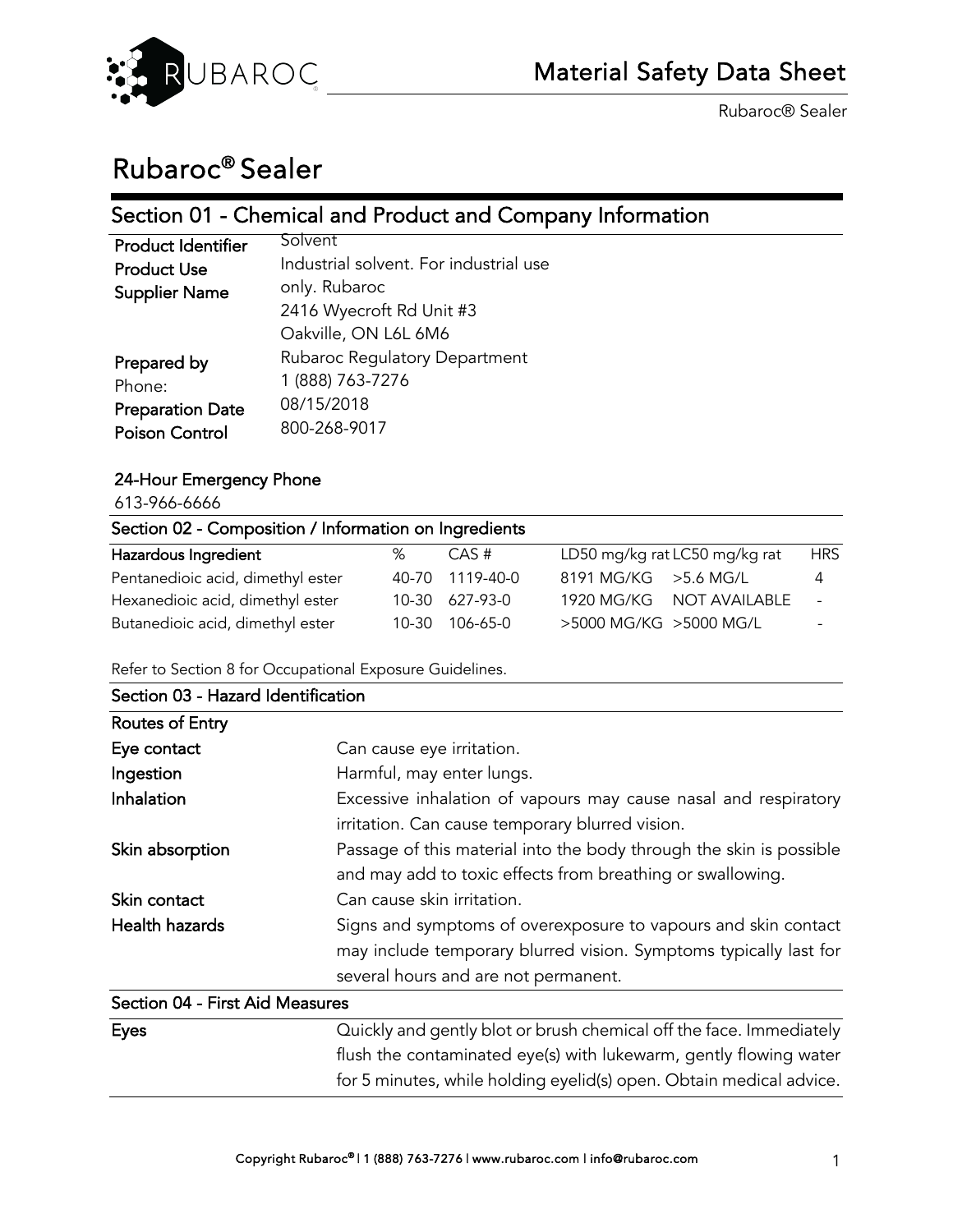

| Ingestion                                | Never give anything by mouth if victim is rapidly losing                                            |
|------------------------------------------|-----------------------------------------------------------------------------------------------------|
|                                          | Consciousness or is unconscious or convulsing. Have victim rinse                                    |
|                                          | mouth thoroughly with water. Do not induce vomiting. Have victim                                    |
|                                          | drink 60 to 240 ml (2 to 8 oz) of water. If vomiting occurs naturally,                              |
|                                          | have victim lean forward to reduce risk of aspiration. Have victim                                  |
|                                          | rinse mouth with water again. If breathing is difficult, trained                                    |
|                                          | personnel should administer emergency oxygen. If breathing has                                      |
|                                          | stopped, trained personnel should immediately begin artificial                                      |
|                                          | respiration (AR) or, if the heart has stopped, cardiopulmonary                                      |
|                                          | resuscitation (CPR) or automated external defibrillation (AED)                                      |
|                                          | quickly transport victim to an emergency care facility.                                             |
| Inhalation                               | Remove source of contamination move victim to fresh air, obtain                                     |
|                                          | medical advice.                                                                                     |
| Skin (dermal)                            | Remove contaminated clothing, shoes and leather goods (e.g.                                         |
|                                          | watchbands, belts). Quickly and gently, blot or brush away excess                                   |
|                                          | chemical. Wash gently and thoroughly with lukewarm gently                                           |
|                                          | flowing water and non-abrasive soap for 5 minutes. If irritation                                    |
|                                          | persists, repeat flushing. Obtain medical advice. Completely                                        |
|                                          | decontaminate clothing, shoes and leather goods before reuse or                                     |
|                                          | discard.                                                                                            |
| Note to physician                        | The main hazard following accidental ingestion is aspiration of the                                 |
|                                          | liquid into the lungs producing chemical pneumonitis.                                               |
| Section 05 - Fire Fighting               |                                                                                                     |
| Flash point(°C)                          | 103°c T.C.C.                                                                                        |
| Upper flammable limit (% by vol)         | 8.0%                                                                                                |
| Lower flammable limit (% by vol)         | 0.9%                                                                                                |
| Autoignition temperature(°C)             | 370°C                                                                                               |
| Extinguishing media                      | Foam, water fog, dry chemical, carbon dioxide.                                                      |
| Special firefighting procedures          | Use water spray to cool fire-exposed containers or                                                  |
|                                          | structures. Product will float and can be reignited on surface                                      |
|                                          | of water. Do not use a direct stream of water as it may                                             |
|                                          | spread fire.                                                                                        |
| Unusual fire and explosion hazards       | No data.                                                                                            |
| Hazardous combustion products            | Carbon monoxide and/or carbon dioxide and toxic fumes.                                              |
| Section 06 - Accidental Release Measures |                                                                                                     |
|                                          |                                                                                                     |
| Spill                                    | Ventilate, avoid skin/eye contact; dyke large spills; absorb<br>according to government regulations |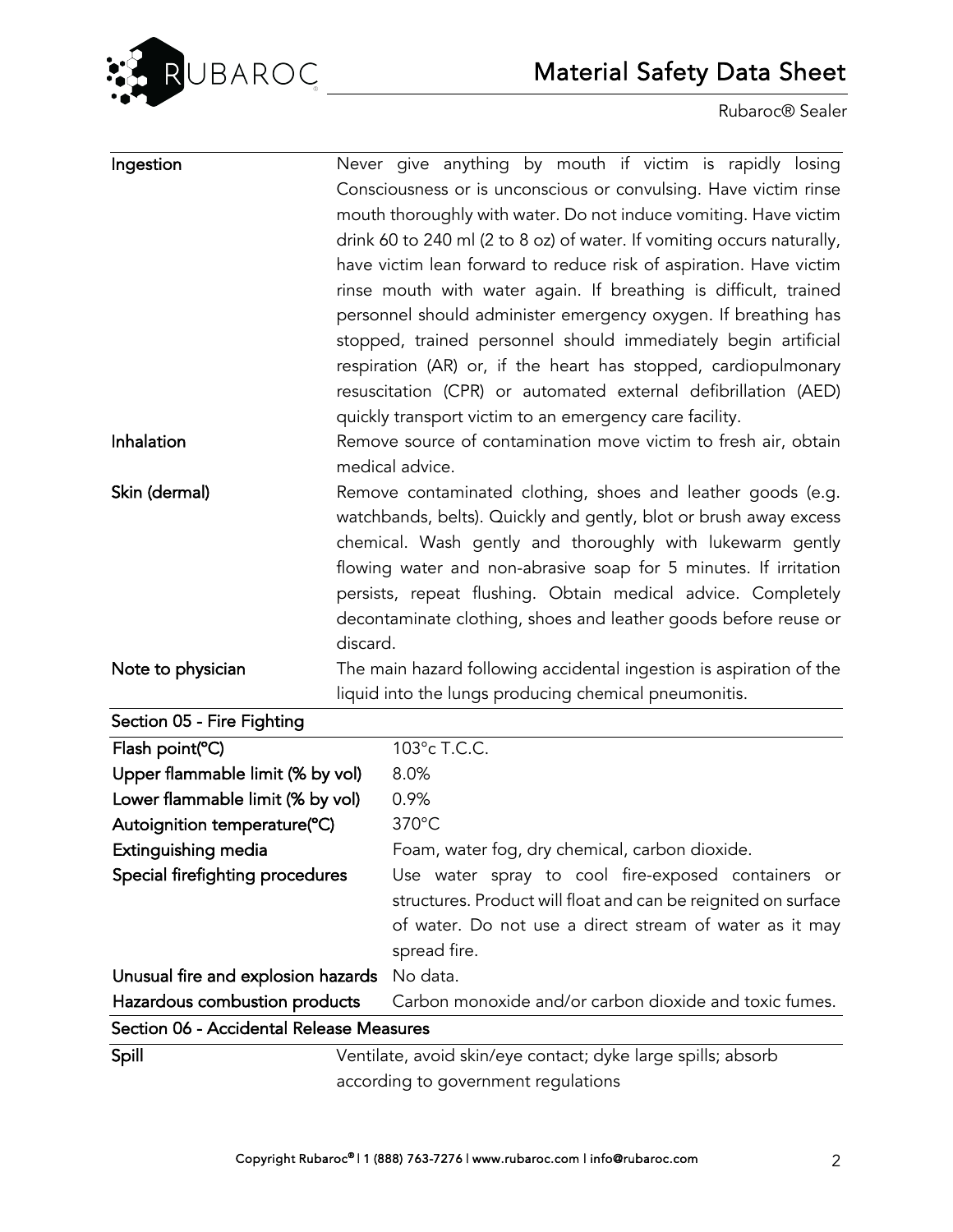

Softroc® Sealer

| Section 07 - Handling and Storage             |                                                                         |
|-----------------------------------------------|-------------------------------------------------------------------------|
| Handling & equipment                          | Use in well ventilated area; ground equipment; use explosion proof      |
|                                               | tools and ventilation; keep away from sparks and open                   |
|                                               | Flames; wash clothing and skin after contact                            |
| Storage                                       | Store in, well ventilated area at normal ambient temperature            |
|                                               | section 8 - personal protection/exposure control                        |
|                                               | Section 08 - Personal Protection and Exposure Controls                  |
| Protective equipment                          |                                                                         |
| Gloves                                        | Impervious. Butyl rubber.                                               |
| Respirator                                    | Approved organic canister mask or air supplied                          |
| Eye                                           | Chemical safety goggles/glasses                                         |
| Footwear                                      | Impervious                                                              |
| Clothing                                      | Impervious (apron, overalls)                                            |
| Other                                         | Use good personal hygiene                                               |
| <b>Exposure limits</b>                        |                                                                         |
| <b>TLV</b>                                    | Not available.                                                          |
| <b>TWA</b>                                    | Not available.                                                          |
| <b>Engineering controls</b>                   |                                                                         |
| <b>Exhaust</b>                                | Local/mechanical/explosion proof                                        |
| Section 09 - Physical and Chemical Properties |                                                                         |
| Physical state                                | Liquid                                                                  |
| Appearance & odour                            | Clear, colourless, sweet odour.                                         |
| Odour threshold                               | $0.1$ ppm                                                               |
| Boiling point(°C)                             | 196 - 225°C                                                             |
| Freezing point(°C)                            | $20^{\circ}$ C                                                          |
| Vapour pressure (mm hg)                       | 0.2 mm hg 20°C                                                          |
| Vapour density (air=1)                        | >1.00                                                                   |
| Evaporation rate                              | $< 0.10$ (n-butyl acetate = 1.0)                                        |
| Specific gravity                              | 1.092 @ 20°C                                                            |
| Solubility in water                           | 5.3% @ 20°C                                                             |
| Coeff. Water/oil dist.                        | Not available                                                           |
| Section 10 - Stability and Reactivity         |                                                                         |
| <b>Stability</b>                              | Stable                                                                  |
| Incompatibility                               | Strong acids, alkalis, oxidizing agents.                                |
| Conditions to avoid                           | Excessive heat/ignition sources                                         |
|                                               | Hazardous decomposition products Carbon monoxide and/or carbon dioxide. |
|                                               |                                                                         |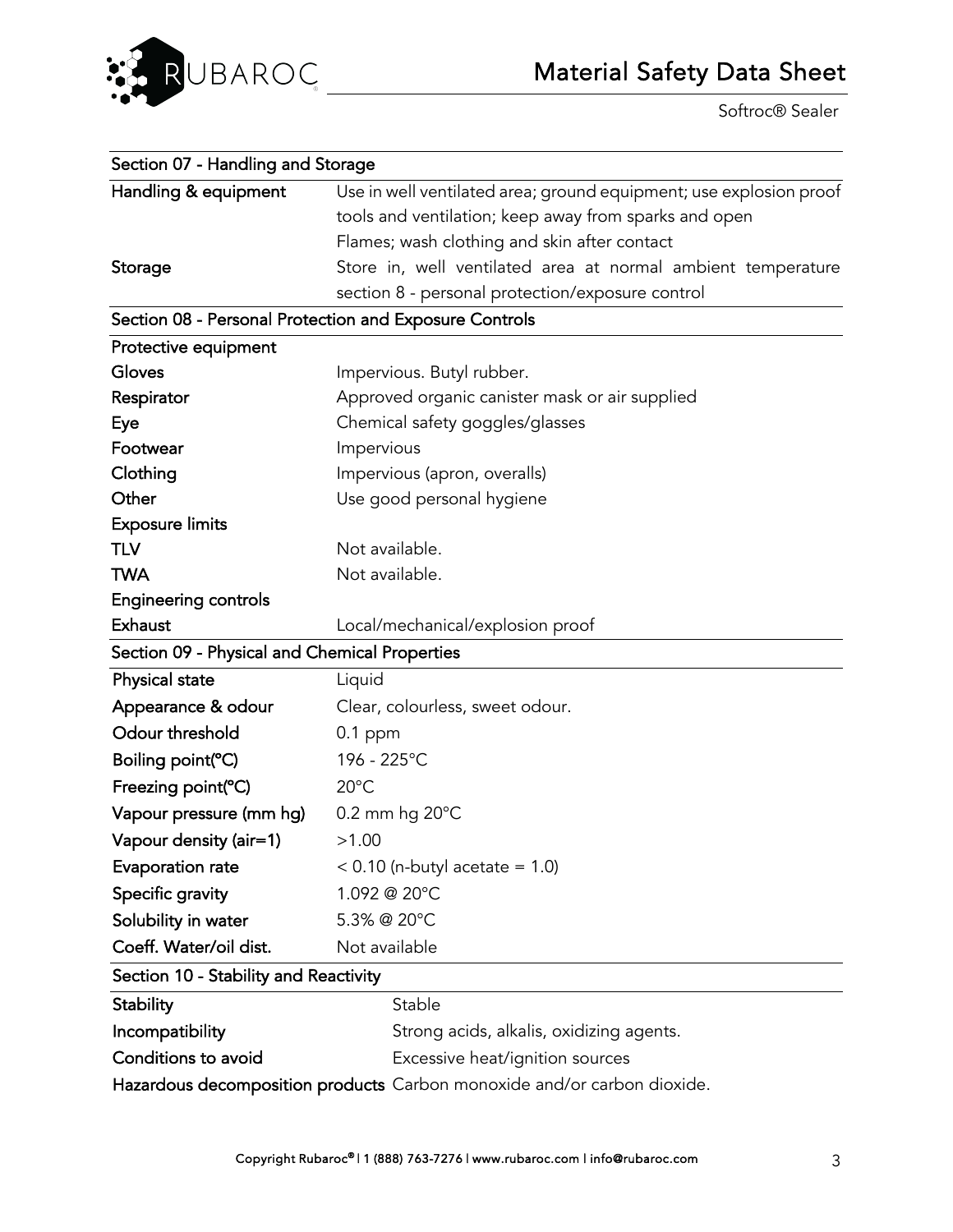

| Section 11 - Toxicological Information  |                                                                                                                                                                                                                                                                                                                                                                                                 |  |
|-----------------------------------------|-------------------------------------------------------------------------------------------------------------------------------------------------------------------------------------------------------------------------------------------------------------------------------------------------------------------------------------------------------------------------------------------------|--|
| Effects of acute exposure               |                                                                                                                                                                                                                                                                                                                                                                                                 |  |
| <b>Eyes</b>                             | Irritating. May cause tearing, reddening and/or swelling. Blurred vision.                                                                                                                                                                                                                                                                                                                       |  |
| Ingestion                               | Liquid aspirated into the lungs can cause lung inflammation and lung<br>injury. And can cause gastrointestinal irritation, nausea, vomiting and<br>diarrhea.                                                                                                                                                                                                                                    |  |
| Inhalation                              | Excessive inhalation of vapours can cause nasal and respiratory irritation.<br>High concentrations may cause shortness of breath (lung edema).<br>Overexposure to high concentrations may cause temporary blurred<br>vision. Symptoms may last for several hours after exposure has stopped.<br>No permanent vision impairment has been reported. Skin absorption<br>may enhance these effects. |  |
| Skin (dermal)                           | May cause irritation. Prolonged and repeated contact can cause<br>defatting and drying of the skin resulting in irritation and dermatitis. May<br>be absorbed, blurred vision (temporary) may result from absorption.                                                                                                                                                                           |  |
| Effects of chronic exposure             |                                                                                                                                                                                                                                                                                                                                                                                                 |  |
| Carcinogenicity                         | No known human effect.                                                                                                                                                                                                                                                                                                                                                                          |  |
| Reproductive                            | Effects have been reported in animals.                                                                                                                                                                                                                                                                                                                                                          |  |
| Teratogenicity                          | Not available                                                                                                                                                                                                                                                                                                                                                                                   |  |
| Mutagenicity                            | Not available                                                                                                                                                                                                                                                                                                                                                                                   |  |
| Synergistic products None known         |                                                                                                                                                                                                                                                                                                                                                                                                 |  |
| Other                                   | Not available                                                                                                                                                                                                                                                                                                                                                                                   |  |
| Section 12 - Ecological Information     |                                                                                                                                                                                                                                                                                                                                                                                                 |  |
| <b>Aquatic Toxicity</b>                 | LC50 96H (pimephales promelas) 19.6-26.2 MG/L EST.                                                                                                                                                                                                                                                                                                                                              |  |
|                                         | (Pentanedioic acid, dimethyl ester)                                                                                                                                                                                                                                                                                                                                                             |  |
| <b>Environmental Effects</b>            | prevent from entering drains, sewers, streams or other                                                                                                                                                                                                                                                                                                                                          |  |
|                                         | bodies of water. If runoff occurs, notify authorities as<br>required.                                                                                                                                                                                                                                                                                                                           |  |
| Section 13 - Disposal Consideration     |                                                                                                                                                                                                                                                                                                                                                                                                 |  |
| <b>Waste Disposal</b>                   | Dispose of in accordance with all federal provincial and<br>local regulations.                                                                                                                                                                                                                                                                                                                  |  |
| Section 14 - Transportation Information |                                                                                                                                                                                                                                                                                                                                                                                                 |  |
| Proper shipping name (ground only).     |                                                                                                                                                                                                                                                                                                                                                                                                 |  |
|                                         | Nonregulated TDG classification (ground only)<br>Nonregulated                                                                                                                                                                                                                                                                                                                                   |  |